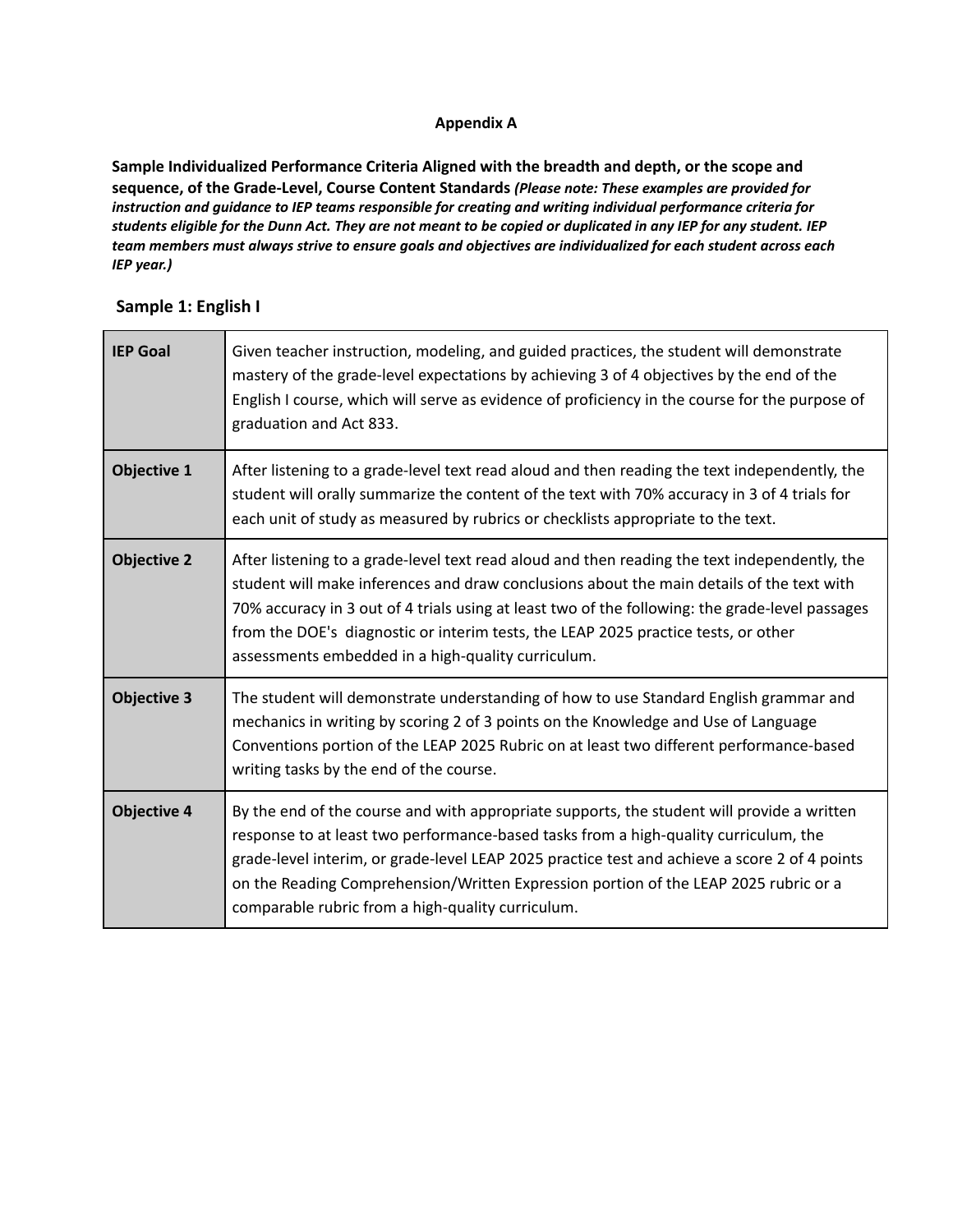# **Sample 2: Algebra I**

| <b>IEP Goal</b>    | Given teacher instruction, modeling, and guided practices, the student will demonstrate<br>mastery of the Louisiana Student Standards for Mathematics (LSSM) through<br>standards-based assessments that will apply to Act 833 for course mastery by achieving 3 of<br>4 objectives by the end of the Algebra I course.                                                                                                                                                                                                                                                                                                                                              |
|--------------------|----------------------------------------------------------------------------------------------------------------------------------------------------------------------------------------------------------------------------------------------------------------------------------------------------------------------------------------------------------------------------------------------------------------------------------------------------------------------------------------------------------------------------------------------------------------------------------------------------------------------------------------------------------------------|
| <b>Objective 1</b> | Given a standards-aligned Algebra I assessment, the student will answer multiple-choice,<br>multiple-select, short answer (numerical responses only), and/or technology-enhanced items<br>with 67% accuracy on standards contained within the Major Content category based on<br>standard-aligned assessments, such as LEAP 360 diagnostic and interim assessments,<br>high-quality curriculum module or unit assessments, practice tests, or EAGLE tasks.                                                                                                                                                                                                           |
| <b>Objective 2</b> | Given a standards-aligned Algebra I assessment, the student will answer multiple-choice,<br>multiple-select, short answer (numerical responses only), and/or technology-enhanced items<br>with 67% accuracy on standards contained within the Additional and Supporting Content<br>category based on standard-aligned assessments, such as LEAP 360 diagnostic and interim<br>assessments, high-quality curriculum module or unit assessments, practice tests, or EAGLE<br>tasks.                                                                                                                                                                                    |
| <b>Objective 3</b> | Given a standards-aligned Algebra I constructed-response, the student will construct and<br>communicate, orally or in writing, a reasonable explanation or justifiable response for at least<br>one constructed-response task for evidence statements and standards contained within the<br>content area of Expressing Mathematical Reasoning (EMR). Proficiency in this area will be<br>defined by meeting at least one of the following criteria as measured by the corresponding<br>task rubric:<br>Earning a minimum score of 2 on a 3-point EMR constructed-response task<br>OR<br>Earning a minimum score of 2 on a 4-point EMR constructed-response task      |
| <b>Objective 4</b> | Given a standards-aligned Algebra I constructed-response, the student will provide, orally or<br>in writing, a logical and reasonable sequence of steps to solve an applied mathematical<br>problem for at least one constructed-response task for evidence statements and standards<br>contained within the content area of Modeling and Application (MA). Proficiency in this area<br>will be defined by meeting at least one of the following criteria as measured by the<br>corresponding task rubric:<br>Earning a minimum score of 2 on a 3-point MA constructed-response task<br>OR<br>Earning a minimum score of 3 on a 6-point MA constructed-response task |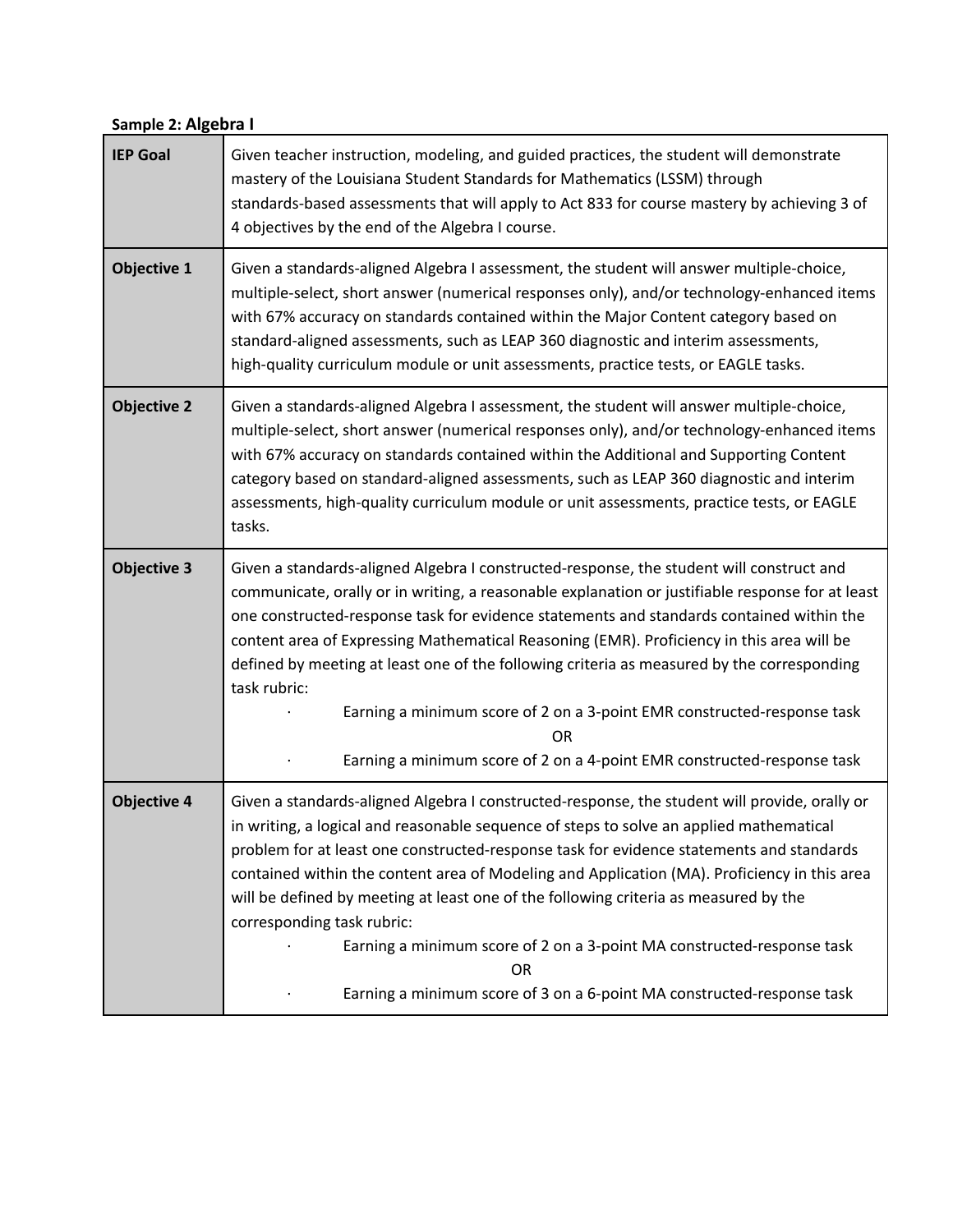## **Sample 3: Geometry**

| <b>IEP Goal</b>    | Given teacher instruction, modeling, and guided practices, the student will demonstrate<br>mastery of the Louisiana Student Standards for Mathematics (LSSM) through<br>standards-based assessments that will apply to Act 833 for course mastery by achieving 3 of<br>4 objectives by the end of the Geometry course.                                                                                                                                                                                                                                                                                                                                                          |
|--------------------|---------------------------------------------------------------------------------------------------------------------------------------------------------------------------------------------------------------------------------------------------------------------------------------------------------------------------------------------------------------------------------------------------------------------------------------------------------------------------------------------------------------------------------------------------------------------------------------------------------------------------------------------------------------------------------|
| <b>Objective 1</b> | Given a standards-aligned Geometry assessment, the student will answer multiple-choice,<br>multiple-select, short answer (numerical responses only), and/or technology-enhanced items<br>with 67% accuracy on standards contained within the Major Content category based on<br>standard-aligned assessments, such as LEAP 360 diagnostic and interim assessments,<br>high-quality curriculum module or unit assessments, practice tests, or EAGLE tasks.                                                                                                                                                                                                                       |
| <b>Objective 2</b> | Given a standards-aligned Geometry assessment, the student will answer multiple-choice,<br>multiple-select, short answer (numerical responses only), and/or technology-enhanced items<br>with 67% accuracy on standards contained within the Additional and Supporting Content<br>category based on standard-aligned assessments, such as LEAP 360 diagnostic and interim<br>assessments, high-quality curriculum module or unit assessments, practice tests, or EAGLE<br>tasks.                                                                                                                                                                                                |
| <b>Objective 3</b> | Given a standards-aligned Geometry constructed-response task, the student will construct<br>and communicate, orally or in writing, a reasonable explanation or justifiable response for at<br>least one constructed-response task for evidence statements and standards contained within<br>the content area of Expressing Mathematical Reasoning (EMR). Proficiency in this area will be<br>defined by meeting at least one of the following criteria as measured by the corresponding<br>task rubric:<br>Earning a minimum score of 2 on a 3-point EMR constructed-response task<br><b>OR</b><br>Earning a minimum score of 2 on a 4-point EMR constructed-response task      |
| <b>Objective 4</b> | Given a standards-aligned Geometry constructed-response task, the student will provide,<br>orally or in writing, a logical and reasonable sequence of steps to solve an applied<br>mathematical problem for at least one constructed-response task for evidence statements<br>and standards contained within the content area of Modeling and Application (MA).<br>Proficiency in this area will be defined by meeting at least one of the following criteria as<br>measured by the corresponding task rubric:<br>Earning a minimum score of 2 on a 3-point MA constructed-response task<br><b>OR</b><br>Earning a minimum score of 3 on a 6-point MA constructed-response task |